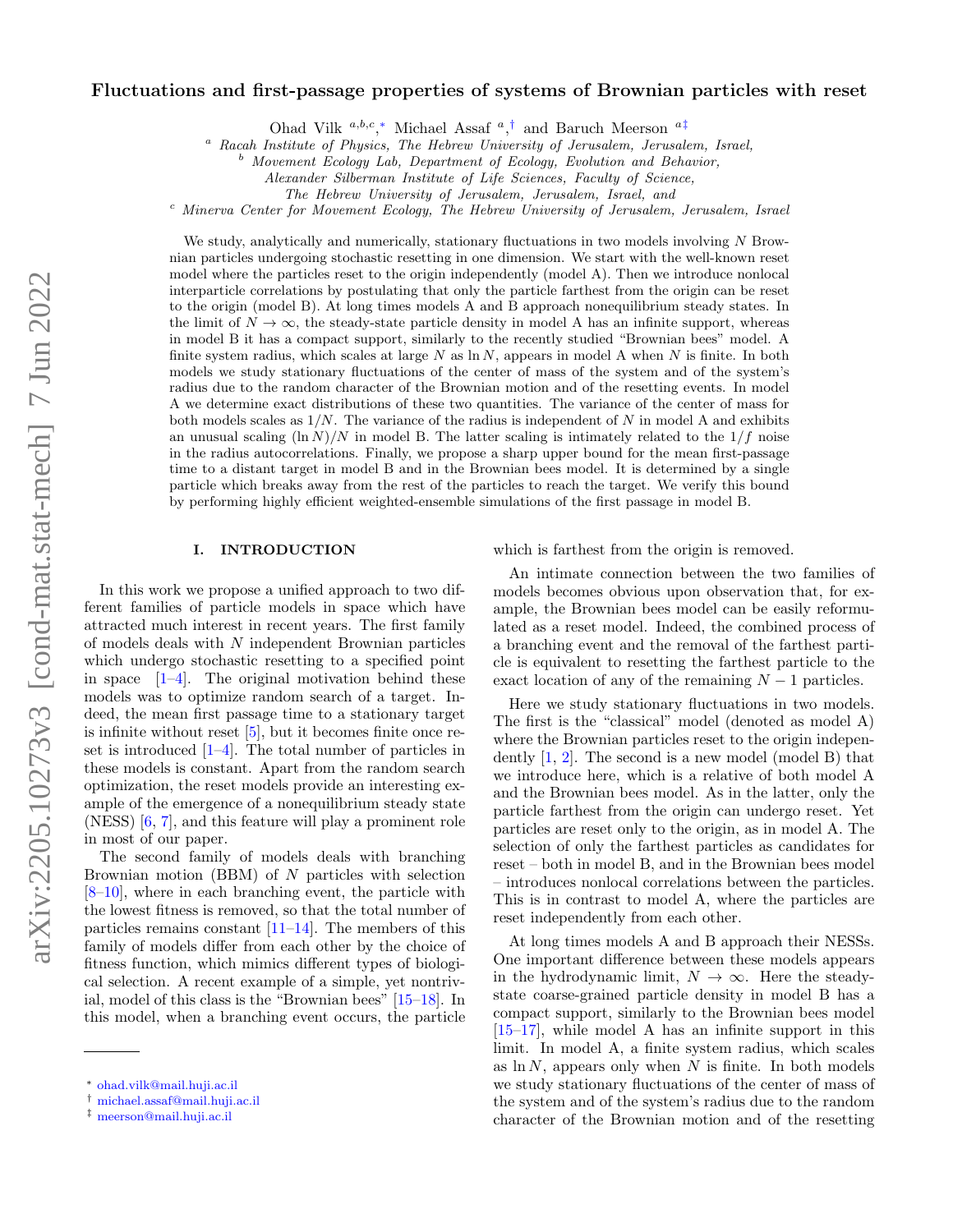events. For model A we determine exact distributions of the two quantities. We show that, as in the Brownian bees model [\[17\]](#page-9-12), the variance of the center of mass for models A and B scales as  $1/N$ . The variance of the radius in model A is independent of  $N$ , whereas in model B it exhibits an unusual scaling  $(\ln N)/N$ , which is intimately related to the  $1/f$  noise in the radius autocorrelations. We verify our analytical results in Monte Carlo (MC) simulations.

Finally, we return to the original motivation behind the reset models and study the mean first-passage time to a distant target in model B and in the Brownian bees model. We argue that a sharp upper bound for this quantity is determined by a single particle which breaks away from the rest of the particles to reach the target. This bound is verified by performing highly efficient weightedensemble simulations of model B.

We obtain our analytical results by using exact probabilistic calculations (for model A) and a coarse-grained Langevin-type description (for both models). In this sense model A also serves as a benchmark for the approximate coarse-grained description.

Here is a layout of the remainder of the paper. Steadystate fluctuations in models A and B are dealt with in Secs. [II](#page-1-0) and [III,](#page-4-0) respectively. In Sec. [IV](#page-6-0) we study the mean first passage time to a distant target for model B and for the Brownian bees model. We summarize our results and discuss some unresolved issues in Sec. [V.](#page-8-0)

#### <span id="page-1-0"></span>II. MODEL A: INDEPENDENT RESETS

We start with the well-known model  $[1]$  of N independent Brownian particles on a line, with a diffusion constant D, each undergoing resetting to the origin  $x = 0$  at rate r. This reset is equivalent to two effective elemental processes, perfectly synchronized in time: independent death of a particle in the bulk, and a simultaneous arrival of a new particle to the origin. For  $N \to \infty$ , the particles' coarse-grained spatial density  $u(x, t)$  in this model is governed by the continuous deterministic equation

<span id="page-1-1"></span>
$$
\partial_t u(x,t) = D \partial_x^2 u(x,t) - r u(x,t) + r N \delta(x). \tag{1}
$$

The system obeys the conservation law

<span id="page-1-2"></span>
$$
\int_{-\infty}^{\infty} u(x,t)dx = N.
$$
 (2)

For convenience, we recast Eqs. [\(1\)](#page-1-1) and [\(2\)](#page-1-2) in a dimensionless and normalized form by defining an inverse length scale as  $\kappa = \sqrt{r/D}$ , and the rescaled variables  $\tilde{x} = \kappa x$ ,  $\tilde{t} = rt$  and  $\tilde{u} = u\kappa^{-1}/N$ . In these variables Eqs.  $(1)$  and  $(2)$  become

<span id="page-1-4"></span>
$$
\partial_{\tilde{t}}\tilde{u}(\tilde{x},\tilde{t}) = \partial_{\tilde{x}}^2\tilde{u}(\tilde{x},\tilde{t}) - \tilde{u}(\tilde{x},\tilde{t}) + \delta(\tilde{x}),\tag{3}
$$

$$
\int_{-\infty}^{\infty} \tilde{u}(\tilde{x}, \tilde{t}) d\tilde{x} = 1.
$$
 (4)



 $\mathsf{x}$ 

 $U(x)$ 

<span id="page-1-5"></span>FIG. 1. A Monte Carlo realization of  $N = 10^4$  non-interacting resetting Brownian particles (model A, blue bars) is compared with the deterministic steady state solution [\(5\)](#page-1-3) (solid line) for  $r = D = 1$ . The simulation snapshot is taken at  $t = 1000$ .

At long times the solution to Eqs. [\(3\)](#page-1-4) and [\(4\)](#page-1-4) approaches a unique steady state density given by

<span id="page-1-3"></span>
$$
\tilde{U}(\tilde{x}) = \frac{1}{2}e^{-|\tilde{x}|} \Rightarrow U(x) = \frac{1}{2}N\kappa e^{-\kappa|x|},\tag{5}
$$

which is nothing but the sum over  $N$  independent particles of the NESS of a single particle [\[1\]](#page-9-0). Figure [1](#page-1-5) compares Eq. [\(5\)](#page-1-3) with a long-time snapshot of a Monte Carlo simulation of the microscopic model. In the following, unless otherwise specified, we omit all tildes for brevity.

Now we consider steady-state fluctuations of this system at large but finite N. One of the quantities of our interest is the center of mass  $X(t)$ . Because of the reflection symmetry  $x \to -x$  of the microscopic model, the average value of  $X(t)$  is zero. Therefore, we focus on the two-time autocorrelation of  $X(t)$ , defined as  $g_X(t_1, t_2) = \langle X(t_1)X(t_2)\rangle$ . For  $t_1, t_2 \gg 1$ , *i.e.*, times much longer than the typical relaxation time, the NESS is reached, and the autocorrelation depends only on the time difference  $\tau = t_1 - t_2$ :

<span id="page-1-8"></span>
$$
g_X(\tau) = \langle X(0)X(\tau) \rangle. \tag{6}
$$

To address typical, small fluctuations of  $X(t)$ , one can continue using a coarse-grained description of the system in terms of the particle density  $u(x, t)$ , which now becomes a stochastic field. This field is governed by the (rescaled) Langevin equation

<span id="page-1-6"></span>
$$
\partial_t u(x,t) = \partial_x^2 u(x,t) - u(x,t) + \delta(x) + R_I(u,x,t), \tag{7}
$$

which replaces Eq. [\(3\)](#page-1-4). The noise term  $R_I = R_f + R_d +$  $R_m$  includes three contributions:

<span id="page-1-7"></span>
$$
R_f = \frac{1}{\sqrt{N}} \partial_x \left( \sqrt{2u} \chi(x, t) \right), \tag{8}
$$

$$
R_d = \frac{\sqrt{u}}{\sqrt{N}} \eta(x, t),\tag{9}
$$

$$
R_m = -\frac{\delta(x)}{\sqrt{N}} \int_{-\infty}^{\infty} \sqrt{u(x',t)} \,\eta(x',t) \,dx',\qquad(10)
$$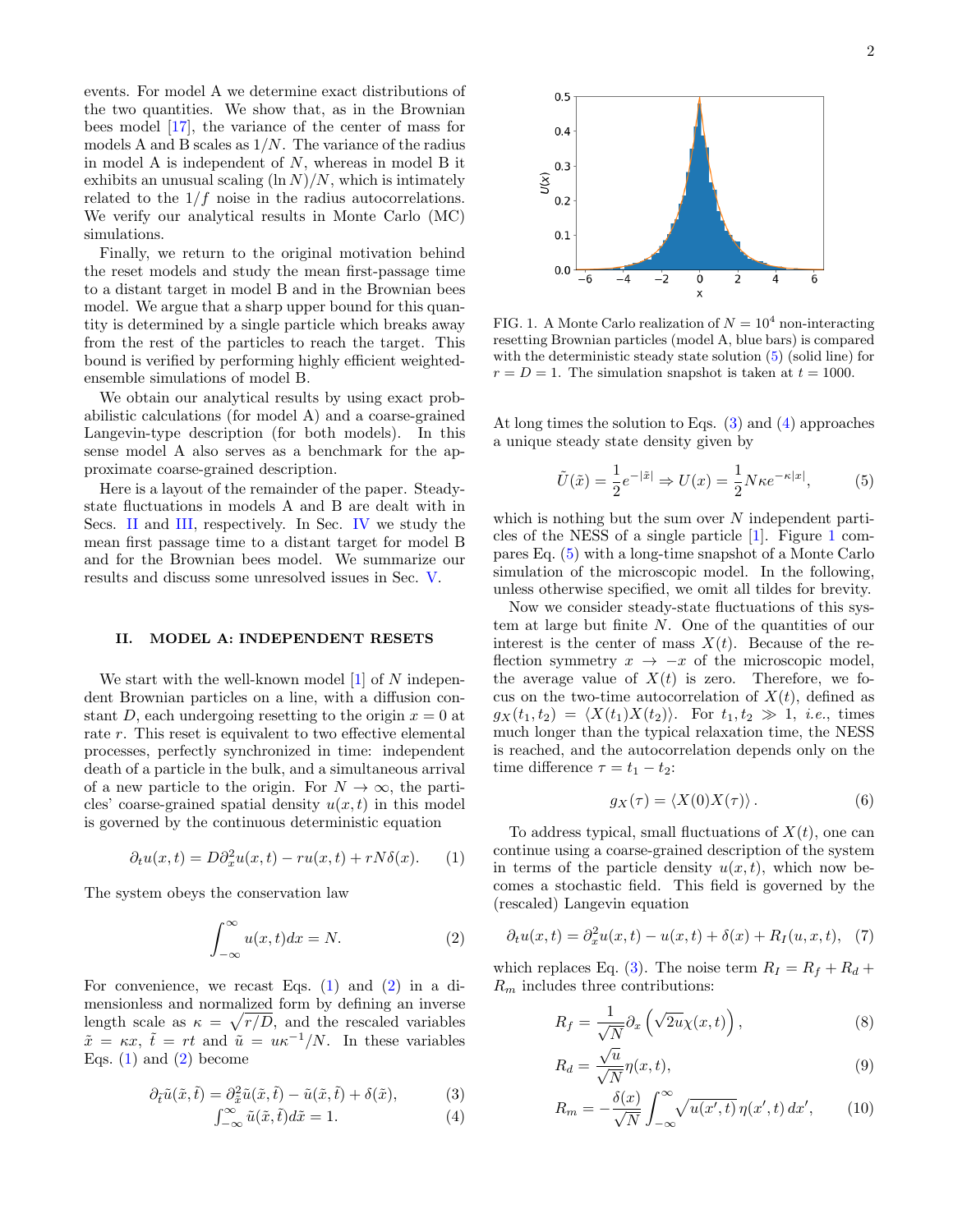where  $\eta(x, t)$  and  $\chi(x, t)$  are two independent Gaussian white noises with zero mean:

$$
\langle \eta(x_1, t_1)\eta(x_2, t_2)\rangle = \langle \chi(x_1, t_1)\chi(x_2, t_2)\rangle
$$
  
=  $\delta(x_1 - x_2)\delta(t_1 - t_2).$  (11)

The term  $R_f$  is the well-known Brownian motion noise term that can be derived for the lattice gas model of independent random walkers, followed by passing to the continuous limit in space [\[19,](#page-9-13) [20\]](#page-9-14).

The term  $R_d$  originates from the exact master equation for the death process. The well known derivation procedure (see *e.g.*, Refs.  $[21, 22]$  $[21, 22]$  $[21, 22]$ ) starts from applying the van Kampen system-size expansion to approximate (for typical fluctuations and  $N \gg 1$ ) the master equation by a Fokker-Planck equation. The latter is equivalent to the Langevin description with noise term  $R_d$ .

Finally, the term  $R_m$  describes noise in the particles' arrival at  $x = 0$ . The time-dependent amplitude of the delta-function is obtained by demanding that the total number of particles be conserved at any time in the presence of the death process.

The Langevin equation [\(7\)](#page-1-6) is a nonlinear stochastic integro-differential equation in partial derivatives for  $u(x, t)$ . However, it simplifies dramatically if we exploit the small parameter  $1/\sqrt{N} \ll 1$  in the noise terms  $(8)-(10)$  $(8)-(10)$  $(8)-(10)$  and perform a perturbation expansion of  $u(x,t)$ around the deterministic steady state  $U(x)$ . Setting

$$
u(x,t) = U(x) + v(x,t), \ |v| \ll 1 \tag{12}
$$

and linearizing Eq. [\(7\)](#page-1-6), leads to a linear stochastic partial differential equation:

$$
\partial_t v(x,t) = \partial_x^2 v(x,t) - v(x,t) + R_I(x,t), \qquad (13)
$$

where we have denoted  $R_I(x,t) = R_I(U(x),x,t)$ . Being interested in steady-state quantities, we can set the initial conditions as  $v(x, t_0) = 0$  and send  $t_0 \rightarrow -\infty$ . The resulting solution for  $v(x, t)$ , for given realizations of the noises, can be written as

<span id="page-2-0"></span>
$$
v(x,t) = \int_0^\infty \int_{-\infty}^\infty \frac{1}{\sqrt{4\pi t'}} e^{-t' - \frac{(x-x')^2}{4t'}} R_I(x', t-t') dx' dt'.
$$
\n(14)

The center of mass can be determined as follows:

<span id="page-2-4"></span>
$$
X(t) = \int_{-\infty}^{\infty} xu(x,t)dx = \int_{-\infty}^{\infty} xv(x,t)dx.
$$
 (15)

Plugging here Eq. [\(14\)](#page-2-0) and performing the integration over  $x$ , we obtain

<span id="page-2-1"></span>
$$
X(t) = \int_0^\infty \int_{-\infty}^\infty x' e^{-t'} R_I(x', t - t') dx' dt'.
$$
 (16)

Now we plug Eq.  $(16)$  into Eq.  $(6)$  and perform the averaging over the noise. The terms proportional to  $\delta(x)$ do not contribute, and after some algebra we arrive at a simple result:

<span id="page-2-2"></span>
$$
g_X(\tau) = \frac{2}{N}e^{-\tau}.\tag{17}
$$



<span id="page-2-3"></span>FIG. 2. The steady-state autocorrelation function of the center of mass of a system of non-interacting Brownian particles under reset (model A). The simulation results (points) are plotted as a function of the time delay  $\tau$  for  $N = 10^4$  (a) and as a function of N for  $\tau = 0$  (b). The solid lines show the predictions of Eq. [\(17\)](#page-2-2). Note the logarithmic scale in (a).

The variance of the center of mass is then given by  $\langle X^2 \rangle = g_X(0) = 2/N$  $\langle X^2 \rangle = g_X(0) = 2/N$  $\langle X^2 \rangle = g_X(0) = 2/N$ . Figure 2 shows that Eq. [\(17\)](#page-2-2) agrees very well with MC simulations for all  $\tau$ .

The 1/N scaling of the variance of the center of mass in model A is to be expected from the law of large numbers. The same scaling is observed for the Brownian bees [\[17\]](#page-9-12) and for model B, see below. In its turn, the exceptionally simple expression [\(17\)](#page-2-2) for the autocorrelation can be interpreted in terms of an effective Ornstein-Uhlenbeck process. Indeed, the center of mass of a system of resetting Brownian particles effectively behaves as a single "macroparticle" undergoing an overdamped motion in a quadratic confining potential under additive white noise.

Since the particles in model A are independent, Eq. [\(17\)](#page-2-2) can be also obtained from the autocorrelation function for a single particle that performs Brownian motion and is reset to the origin, as in the original reset model [\[1\]](#page-9-0). The single-particle autocorrelation function was calculated in Ref. [\[23\]](#page-9-17), and our result [\(17\)](#page-2-2) perfectly agrees with their calculations. As we see, linearization of the Langevin equation yields an exact result in this case.

The particles' independence in model A also makes it possible to calculate exact steady-state probability distribution of the center of mass. Indeed, the joint probability distribution  $P(x_1, x_2, \ldots, x_N)$  of the positions of N independent resetting particles in the steady state immediately follows from the single-particle distribution,

$$
P(x_1, x_2, \dots, x_N) = 2^{-N} \exp\left(-\sum_{i=1}^N |x_i|\right), \qquad (18)
$$

[see Eq.  $(5)$ ]. We are interested in the probability distribution  $\mathcal{P}(a, N)$  that the observed position of the center of mass,

$$
X \equiv \frac{1}{N} \sum_{i=1}^{N} x_i , \qquad (19)
$$

is equal to a specified value a. This distribution is given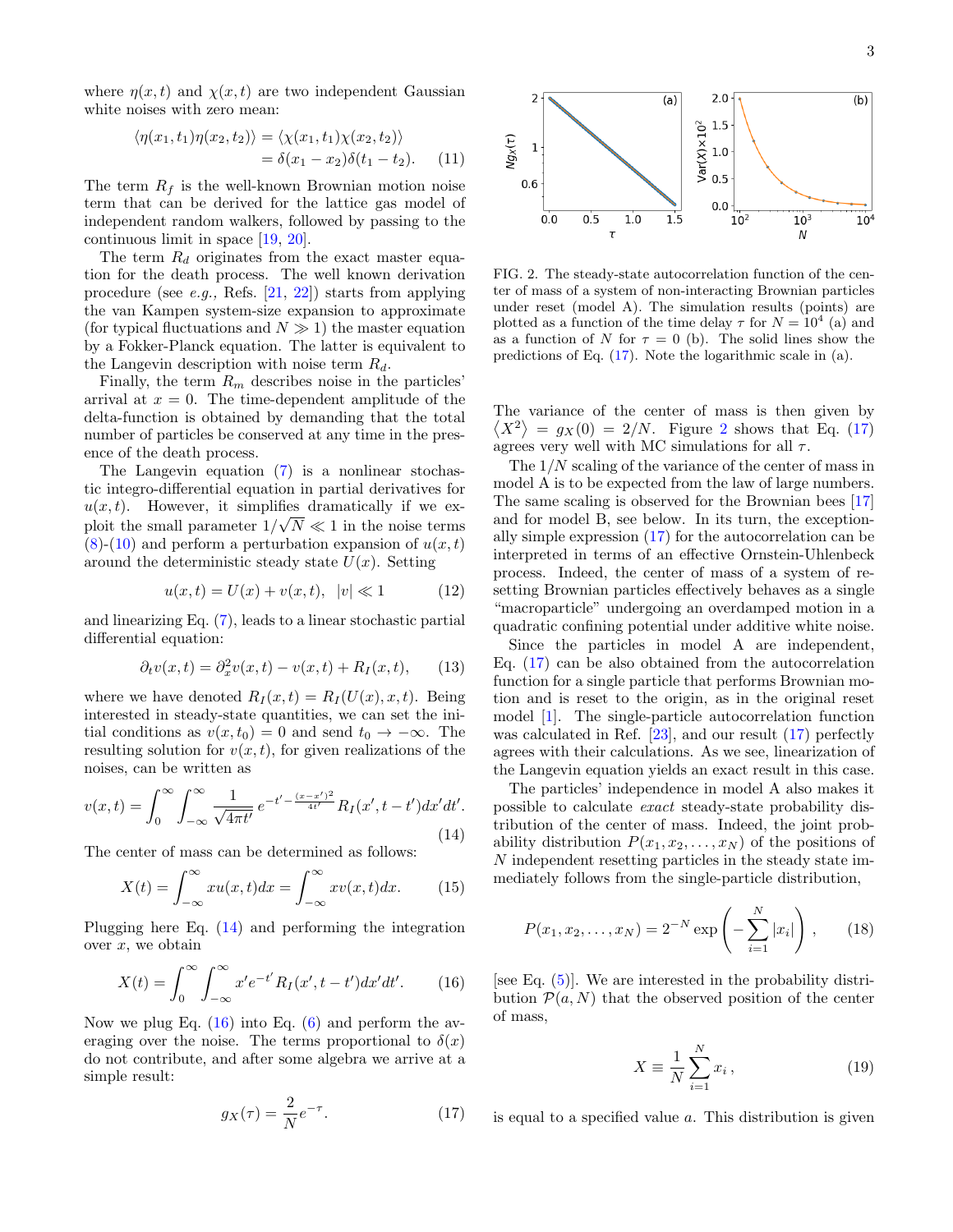by the integral

$$
\mathcal{P}(a, N) = 2^{-N} \int_{-\infty}^{\infty} dx_1 \int_{-\infty}^{\infty} dx_2 \cdots \int_{-\infty}^{\infty} dx_N
$$

$$
\times \exp\left(-\sum_{i=1}^{N} |x_i|\right) \delta\left(\frac{1}{N} \sum_{i=1}^{N} x_i - a\right). (20)
$$

To evaluate this integral, we use the exponential representation of the delta-function,  $\delta(z)$  =  $(2\pi)^{-1} \int_{-\infty}^{\infty} e^{ikz} dz$ , leading to

$$
\mathcal{P}(a, N) = \frac{2^{-N}N}{2\pi} \int_{-\infty}^{\infty} dk \, e^{-ikN a}
$$

$$
\times \prod_{n=1}^{N} \int_{-\infty}^{\infty} dx_n \exp(-|x_n| + ikx_n) \quad (21)
$$

The factorized integrals over  $x_n$  are elementary, and the calculation reduces to a single integration over  $k$ :

<span id="page-3-1"></span>
$$
\mathcal{P}(a,N) = \frac{N}{2\pi} \int_{-\infty}^{\infty} dk \, e^{-N[ika - \ln(1+k^2)]} \,. \tag{22}
$$

This integration can be performed exactly, and we obtain the exact distribution,

<span id="page-3-0"></span>
$$
\mathcal{P}(a,N) = \frac{2^{\frac{1}{2}-N}N^{N+\frac{1}{2}}|a|^{N-\frac{1}{2}}K_{N-\frac{1}{2}}(N|a|)}{\sqrt{\pi}(N-1)!},\qquad(23)
$$

valid for any number of particles. Here  $K_{\alpha}(z)$  is the modified Bessel function with argument  $z$  and index  $\alpha$ . As  $\alpha = N - 1/2$  is integer, this modified Bessel function can be expressed as a finite sum of elementary functions.

The  $N \gg 1$  limit of  $\mathcal{P}(a, N)$  can be probed by extracting the  $N \gg 1$  asymptotic of Eq. [\(23\)](#page-3-0). A more aesthetically pleasing alternative, however, is to exploit the large parameter  $N$  directly in Eq.  $(22)$  and use the saddle point method in the complex plane. The relevant saddle point is

$$
k = k_*(a) = i \left( \frac{1 - \sqrt{a^2 + 1}}{a} \right).
$$
 (24)

Ignoring the pre-exponential factors in Eq.  $(22)$ , this leads to

$$
-\ln \mathcal{P}(a, N \gg 1) \simeq N\Phi(a) , \qquad (25)
$$

with the rate function [\[24\]](#page-9-18)

$$
\Phi(a) = \sqrt{a^2 + 1} + \ln\left[\frac{2\left(\sqrt{a^2 + 1} - 1\right)}{a^2}\right] - 1. \tag{26}
$$

As to be expected, the rate function vanishes at  $a = 0$ . Further, it is quadratic at small  $a, \phi(a \to 0) \simeq a^2/4$ . This corresponds to the Gaussian part of the distribution of the center of mass with the variance  $2/N$  in agreement with the macroscopic result [\(17\)](#page-2-2). In fact, this result immediately follows from law of large numbers and the known variance (equal to 2) of the single-particle distribution of x. At large a we obtain  $\Phi(a) \simeq |a|$ , which describes exponential large-deviation tails of the distribution.

Let us now briefly return to the deterministic continuous description, see Eq.  $(1)$ . The steady-state density distribution, predicted by Eq. [\(5\)](#page-1-3), lives on the whole line  $|x| < \infty$ . Yet, the actual system radius  $\ell(t)$  in the original microscopic model – the absolute value of the position of the particle farthest from the origin – is of course finite at all times, and this effect is missed by the continuous model [\(1\)](#page-1-1). Still, the average system's radius in the steady state,  $\langle \ell \rangle$ , can be readily found, with logarithmic accuracy, from the equation  $\int_{(\ell)}^{\infty} U(x) dx = 1/N$ , with  $U(x)$  given by the continuum equation [\(5\)](#page-1-3). The result is  $\langle \ell \rangle \simeq \ln N$ .

In fact, one can not only improve this leading-order estimate of  $\langle \ell \rangle$ , but also calculate *exact* steady-state probability distribution of  $\ell$  in model A. Indeed, using the probability  $p(x) = (1/2) e^{-|x|}$  of the position of a single resetting particle in the steady state, we can easily calculate the cumulative probability to observe the particle within a specified range  $|x| < \ell$ :

$$
Q_1(\ell) = \int_{-\ell}^{\ell} dx \, p(x) = 1 - e^{-\ell} \,. \tag{27}
$$

As the N particles are independent, the multi-particle cumulative probability is

$$
Q_N(\ell) = Q_1(\ell)^N = (1 - e^{-\ell})^N.
$$
 (28)

The exact probability density of  $\ell$  is, therefore

<span id="page-3-2"></span>
$$
F_N(\ell) = \frac{dQ_N(\ell)}{d\ell} = Ne^{-\ell} (1 - e^{-\ell})^{N-1} .
$$
 (29)

Figure [3](#page-4-1) shows an example of this distribution for  $N =$ 50, compared with MC simulations.

The first moment of this distribution (the mean value of  $\ell$ ) is

$$
\langle \ell \rangle = \int_0^\infty d\ell \, \ell \, F_N(\ell) = H_N,\tag{30}
$$

the N-th harmonic number. For  $N \gg 1$  we obtain

<span id="page-3-3"></span>
$$
\langle \ell \rangle = \ln N + \gamma + O\left(\frac{1}{N}\right),\tag{31}
$$

where  $\gamma = 0.57721...$  is the Euler's constant.

The second moment of the distribution  $F_N(\ell)$  is

$$
\langle \ell^2 \rangle = \int_0^\infty d\ell \, \ell^2 \, F_N(\ell) = (H_N)^2 - \psi^{(1)}(N+1) + \frac{\pi^2}{6},\tag{32}
$$

where  $\psi^{(1)}(\dots)$  is the polygamma function. At large N

$$
\langle \ell^2 \rangle = \ln^2 N + 2\gamma \ln N + \frac{\pi^2}{6} + \gamma^2 + O\left(\frac{\ln N}{N}\right). \tag{33}
$$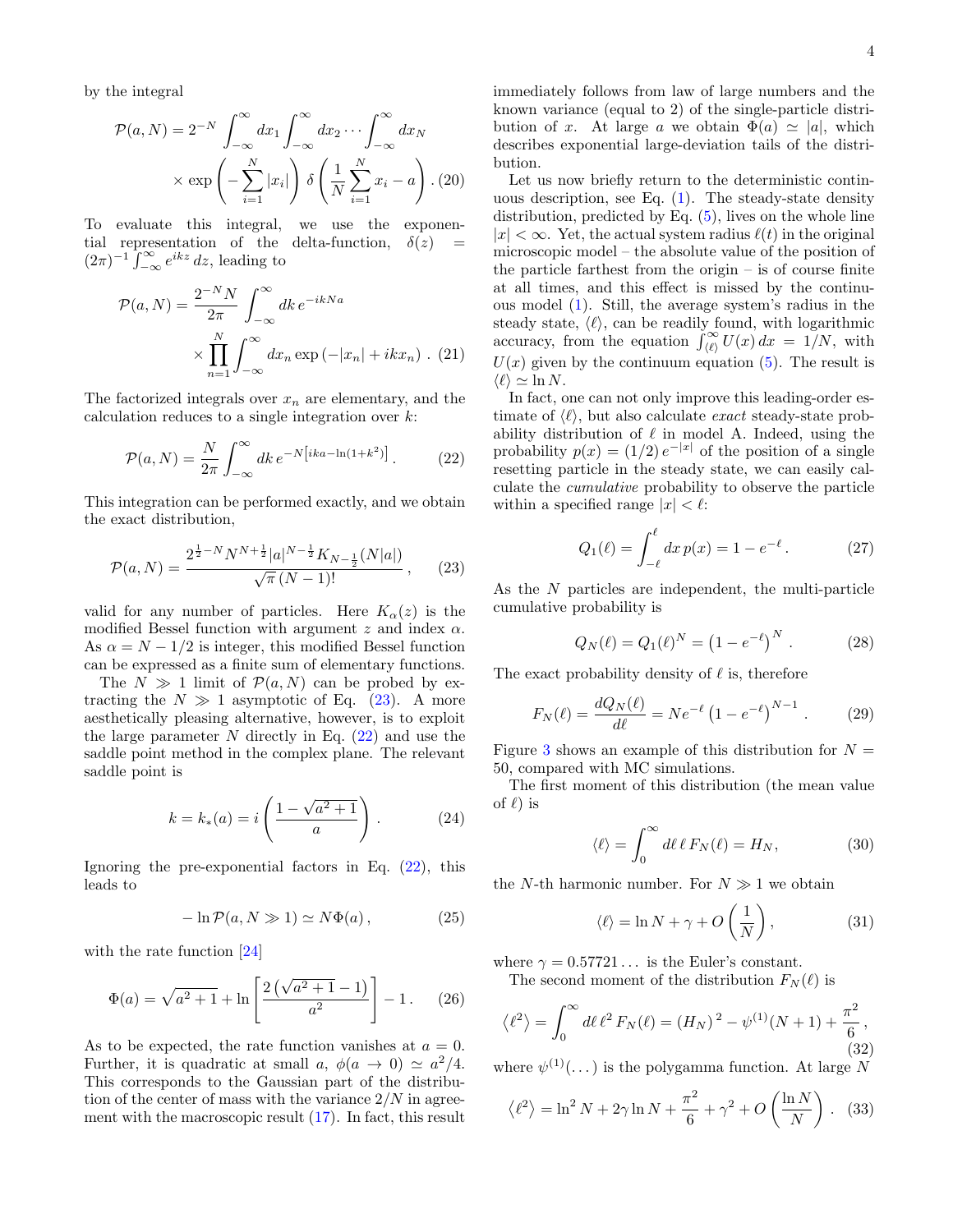

<span id="page-4-1"></span>FIG. 3. The distribution of the system's radius in model A: simulations (blue bars) are compared with  $F_N(\ell)$ , Eq. [\(29\)](#page-3-2) (solid line) for  $N = 50$ .

The variance of  $\ell$ ,

$$
Var(\ell) \equiv \langle \ell^2 \rangle - \langle \ell \rangle^2 = \frac{\pi^2}{6} - \psi^{(1)}(N+1),
$$
 (34)

behaves at large N as

<span id="page-4-2"></span>
$$
Var(\ell) = \frac{\pi^2}{6} + O\left(\frac{1}{N}\right). \tag{35}
$$

The leading-order term  $\pi^2/6$  coincides with the variance of the standard Gumbel distribution. This is not surprising in view of the fact that the single-particle distribution in model A (the "parent distribution") decays exponentially with  $x$  [\[25\]](#page-9-19).

As to be expected, the predictions [\(31\)](#page-3-3) and [\(35\)](#page-4-2) agree very well with our MC simulations of model A, see Fig. [4,](#page-4-3) panels a and c. The steady-state autocorrelation function of  $\ell$ ,  $g_{\ell}(\tau)$  appears to display a purely exponential decay with the exponent close to 1:  $g_{\ell}(\tau) \simeq 1.61 \exp(-0.99\tau)$ , see Fig. [4b](#page-4-3). The fitted coefficient 1.61 is close to the theoretically predicted variance  $\text{Var}(\ell) \simeq \pi^2/6 \simeq 1.64$ .

## <span id="page-4-0"></span>III. MODEL B: RESET OF FARTHEST PARTICLE

We now consider model B. To remind the reader, here at each random resetting event the particle farthest from the origin is reset to zero. In the limit of  $N \to \infty$ , the rescaled and normalized coarse-grained spatial particle density  $u(x, t)$  is governed by the deterministic freeboundary problem

<span id="page-4-4"></span>
$$
\partial_t u(x,t) = \partial_x^2 u(x,t) + \delta(x), \qquad |x| \le \ell(t), \qquad (36)
$$

$$
u(x,t) = 0, \t |x| > \ell(t), \t (37)
$$

$$
\int_{-\ell(t)}^{\ell(t)} u(x,t)dx = 1,\tag{38}
$$

where  $u(x, t)$  is continuous at  $x = \ell(t)$  [\[26\]](#page-9-20). As in the case of the Brownian bees model [\[15,](#page-9-9) [17\]](#page-9-12), here too the coarsegrained density  $u(x, t)$  lives on the compact support  $|x|$ 



<span id="page-4-3"></span>FIG. 4. Non-interacting Brownian particles under reset (model A). (a) The average system's radius  $\ell$  in the steady state. The simulation results (points) are plotted as a function of N on the logarithmic scale. The dashed line shows theoretical prediction [\(31\)](#page-3-3). (b) The autocorrelation function of the system's radius as a function of  $\tau$  for  $N = 10^4$  (logarithmic scale), fitted by a single exponential function (dashed line, see text). (c) The variance of  $\ell$  as measured in the simulations (points) versus the prediction  $\pi^2/6$ , see Eq. [\(35\)](#page-4-2) (dashed line).

 $\ell(t)$ . The effective absorbing walls at  $x = \pm \ell(t)$  move in synchrony to maintain a constant number of particles.

At long times, the solution of the problem [\(36\)](#page-4-4)-[\(38\)](#page-4-4) approaches a unique steady state

$$
U(x) = \begin{cases} \frac{1}{2} (\ell_0 - |x|), & |x| \le \ell_0, \\ 0 & |x| > \ell_0 \end{cases}
$$
 (39)

$$
\begin{array}{ccc}\n\left|0\right\rangle & & |x| > \ell_0,\n\end{array} \tag{40}
$$

<span id="page-4-5"></span>whereas  $\ell(t)$  approaches  $\ell_0$ . Here  $\ell_0 =$ 2 is the (rescaled) radius of the system in the limit of  $N \to \infty$ . In Fig. [5](#page-5-0) we compare Eqs.  $(39)-(40)$  $(39)-(40)$  $(39)-(40)$  with a late-time snapshot from MC simulations.

Because of the inter-particle correlations in model B, exact probabilistic calculations are hardly possible. Therefore we assume that  $N$  is large (but finite) and use the coarse-grained description of the system in terms of a Langevin equation. The Langevin equation to replace Eq.  $(36)$  is

<span id="page-4-6"></span>
$$
\partial_t u(x,t) = \partial_x^2 u(x,t) + \delta(x) + R(u,x,t), \quad |x| \le \ell(t), \tag{41}
$$

while Eqs.  $(37)$  and  $(38)$  remain unchanged. The noise term  $R = R_f + R_m$  originates from two independent noises given by Eqs.  $(8)$  and  $(10)$ , as discussed in Sec. [II.](#page-1-0) The calculation procedure below closely follows that used in Ref. [\[17\]](#page-9-12) for the Brownian bees model. For convenience we differentiate the conservation law [\(38\)](#page-4-4) with respect to time, and use Eq. [\(41\)](#page-4-6) to arrive at the equation

<span id="page-4-7"></span>
$$
\partial_x u[-\ell(t), t] - \partial_x u[\ell(t), t] = 1 + \int_{-\ell(t)}^{\ell(t)} R(u, x, t) \, dx, \tag{42}
$$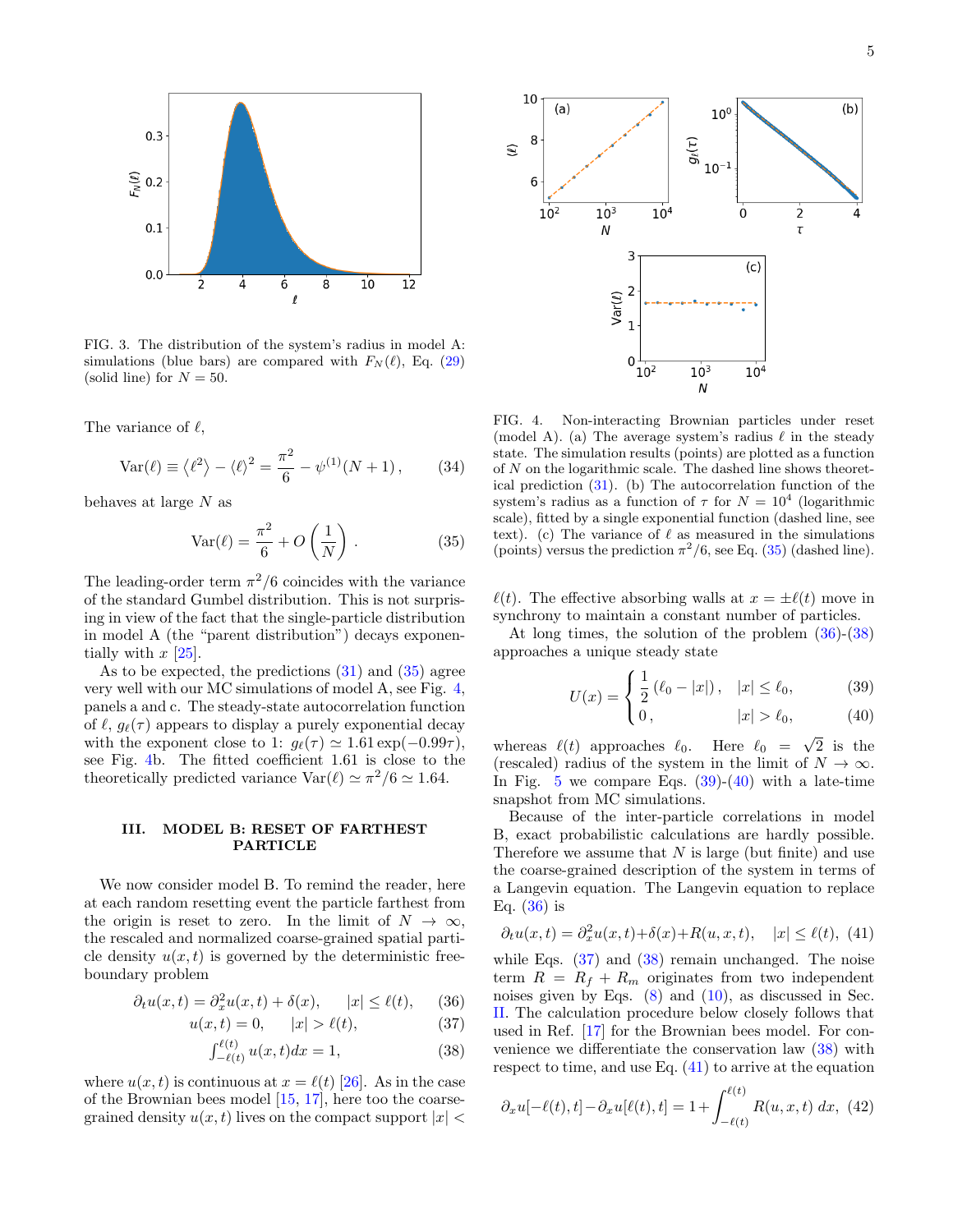

<span id="page-5-0"></span>FIG. 5. A Monte Carlo realization of  $N = 10^4$  interacting Brownian particles (model B, blue bars) is compared with the deterministic steady state solution [\(39\)](#page-4-5) (solid line) for  $r = D = 1$ . The simulation snapshot is taken at  $t = 100$ .

which replaces Eq.  $(38)$ .

Employing the small parameter 1/ √  $N \ll 1$  and linearizing Eq.  $(41)$  around the steady state  $(39)$ , we find:

$$
u(x,t) = U(x) + v(x,t), \t |v| \ll 1,
$$
 (43)

$$
\ell(t) = \ell_0 + \delta\ell(t), \qquad |\delta\ell(t)| \ll 1. \tag{44}
$$

Plugging these into Eqs.  $(37)$ ,  $(41)$  and  $(42)$ , we obtain the following linearized equations

<span id="page-5-1"></span>
$$
\partial_t v(x,t) - \partial_x^2 v(x,t) = R(x,t),\tag{45}
$$

$$
v(\pm \ell_0, t) = -\frac{1}{2}\delta \ell(t),\tag{46}
$$

$$
\partial_x v(-\ell_0, t) - \partial_x v(\ell_0, t) = \int_{-\ell_0}^{\ell_0} R(x, t) \, dx, \qquad (47)
$$

where  $R(x, t) = R(U(x), x, t)$ . Again, at long times we can set the initial condition as  $v(x, t_0) = 0$  and send  $t_0 \rightarrow -\infty$ . We rewrite the conditions in Eq. [\(46\)](#page-5-1) as

<span id="page-5-4"></span>
$$
v(-\ell_0, t) = v(\ell_0, t)
$$
 and  $\delta\ell(t) = 2v(\ell_0, t).$  (48)

The first of these relations allows one to continuously extend  $v(x, t)$  and  $R(x, t)$  to the whole x axis periodically. While  $v$  is continuous, its x-derivative has finite jumps at  $x = \ell_0(1 + 2m)$  for any  $m = 0, \pm 1, \dots$ , see Eq. [\(47\)](#page-5-1). To account for these jumps we need to modify the source term in Eq. [\(45\)](#page-5-1). We define  $\tilde{R} = \tilde{R}_f + \tilde{R}_m$  with

$$
\tilde{R}_i = R_i(x, t) - \left(\int_{\ell_0}^{\ell_0} R_i(x, t) dx\right) \sum_{m \in \mathcal{Z}} \delta\left(x - \ell_0(1 + 2m)\right)
$$
\n(49)

for  $i = f, m$ , such that Eq. [\(45\)](#page-5-1) becomes

<span id="page-5-3"></span>
$$
\partial_t v(x,t) - \partial_x^2 v(x,t) = \tilde{R}(x,t). \tag{50}
$$

Note that the new source term  $\tilde{R}$  obeys the equation  $\int_{-\ell_0+\Delta}^{\ell_0+\Delta} \tilde{R}(x,t)dx = 0$  for any real  $\Delta$ . We can then further simplify the problem by shifting the interval of interest  $[-\ell_0, \ell_0]$  by an infinitesimal  $\Delta$  such that Eq. [\(47\)](#page-5-1) becomes

<span id="page-5-5"></span>
$$
\partial_x v(-\ell_0 + \Delta, t) - \partial_x v(\ell_0 + \Delta, t) = 0, \qquad (51)
$$



<span id="page-5-7"></span>FIG. 6. The autocorrelation functions in model B of (a) the system's center of mass and (b) the system's radius (simulations, points) for  $N = 10^4$ , compared with Eq. [\(55\)](#page-5-2) in (a) and Eq.  $(57)$  in (b) (solid lines).

for  $\Delta \to 0$ .

The problem defined by Eqs.  $(50)$ ,  $(48)$  and  $(51)$ , can be solved using the Green's function formalism [\[17\]](#page-9-12). We expand over the eigenfunctions of the linear operator in expand over the eigenfunctions of the linear operator in Eq.  $(50)$ , given by  $\{1, \cos(\pi nx/\sqrt{2}), \sin(\pi nx/\sqrt{2})\}$ , with corresponding eigenvalues  $\lambda_n = \pi^2 n^2/2$ , for  $n \in \mathbb{N}$ . The solutions for v and  $\delta\ell$  are

<span id="page-5-6"></span>
$$
v(x,t) = \frac{1}{\sqrt{2}} \sum_{n=1}^{\infty} \int_0^{\infty} \int_{-\sqrt{2}}^{\sqrt{2}} e^{-\lambda_n t'} \tilde{R}(x', t - t') \qquad (52)
$$

$$
\times \cos[\sqrt{\lambda_n}(x - x')] dx' dt',
$$

<span id="page-5-8"></span>
$$
\delta\ell(t) = \sqrt{2} \sum_{n=1}^{\infty} (-1)^n \int_0^{\infty} \int_{-\sqrt{2}}^{\sqrt{2}} e^{-\lambda_n t'} \tilde{R}(x', t - t') \tag{53}
$$

$$
\times \cos(\sqrt{\lambda_n} x') dx' dt'.
$$

We now use these results to determine the autocorrelation functions for the system's center of mass and radius. Plugging Eq.  $(52)$  into Eq.  $(15)$ , we express the center of mass  $X(t)$  as

$$
X(t) = \frac{2\sqrt{2}}{\pi} \sum_{n=1}^{\infty} \frac{(-1)^{n+1}}{n} f_n(t),
$$
\n
$$
f_n(t) = \int_{-\sqrt{2}}^{\sqrt{2}} \int_0^{\infty} e^{-\lambda_n t'} \sin\left(\sqrt{\lambda_n}x\right) \tilde{R}(x, t - t') dt' dx.
$$
\n(54)

Plugging this expression into Eq. [\(6\)](#page-1-8), averaging over the noise, and summing up one of the two sums, we find

<span id="page-5-2"></span>
$$
g_X(\tau) = \frac{32}{\pi^4 N} \sum_{n=0}^{\infty} \frac{1}{(2n+1)^4} e^{-\frac{\pi^2}{2}(2n+1)^2 \tau}.
$$
 (55)

This autocorrelation is qualitatively similar to that for the Brownian bees [\[17\]](#page-9-12). It is more complicated than that for model A, see Eq. [\(17\)](#page-2-2), because of the discrete spectrum of the linearized operator of model B, in contrast to the continuous spectrum of model A. In particular,  $X(t)$  of model B behaves as an Ornstein-Uhlenbeck "macroparticle" only in the limit of  $\tau \gg 1$ , where  $q_X(\tau)$ exhibits an exponential decay  $\sim e^{-\pi^2 \tau/2}$ .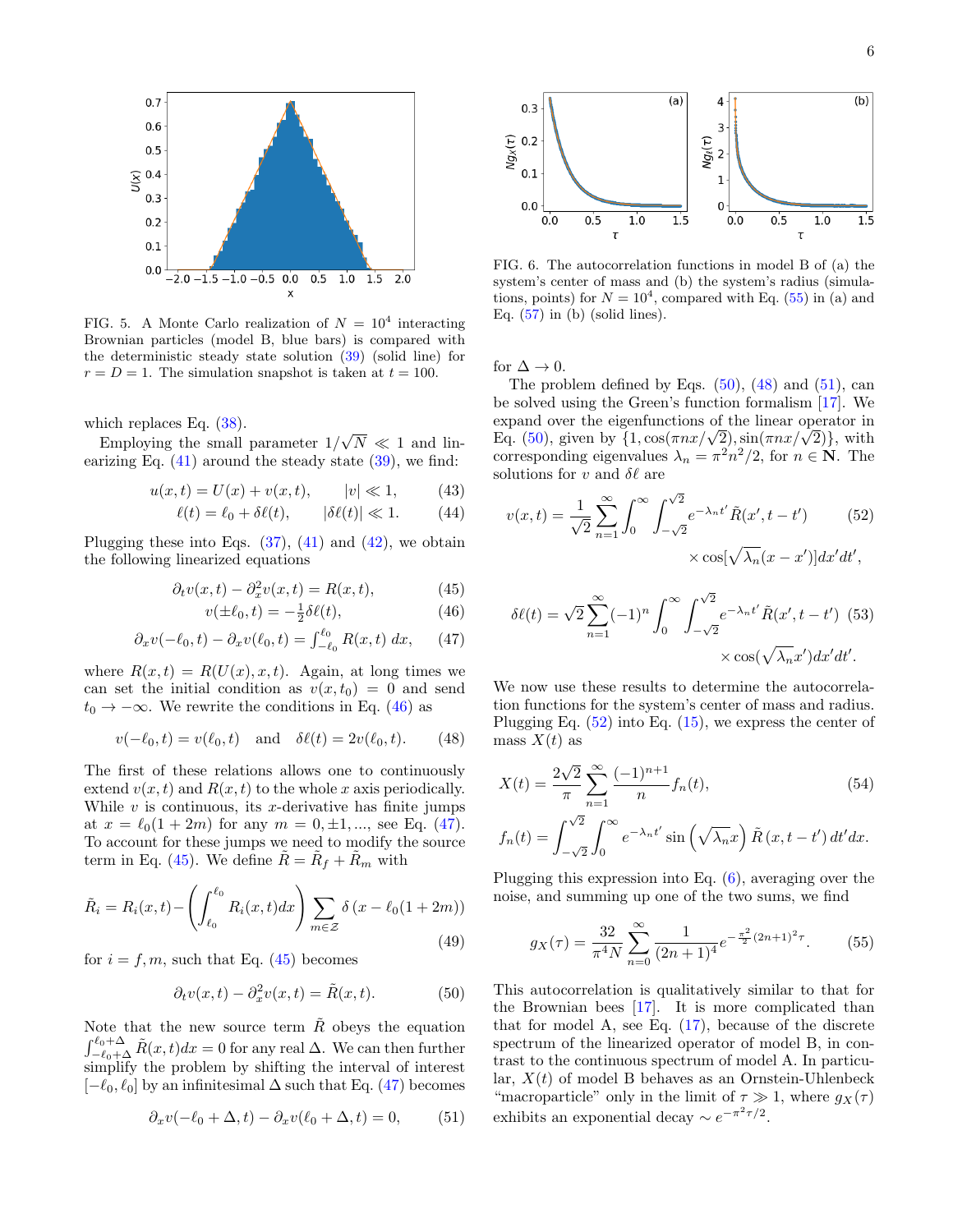For  $\tau = 0$  the series in Eq. [\(55\)](#page-5-2) can be summed up leading to the variance  $\langle X^2 \rangle = g_X(0) = 1/(3N)$ , which is smaller than the corresponding result [\(17\)](#page-2-2) for model A by a factor of 6. In Fig.  $6(a)$  $6(a)$  we compare Eq.  $(55)$  with simulations and observe a very good agreement.

We now turn to the fluctuations in the system's radius. Averaging Eq. [\(53\)](#page-5-8) over the noise, one can see that, within the linear theory,  $\langle \delta \ell \rangle = 0$ . The two-time autocorrelation of the system's radius is thus given by

<span id="page-6-2"></span>
$$
g_{\ell}(\tau) = \langle \ell(0)\ell(\tau) \rangle - \langle \ell \rangle^2 = \langle \delta \ell(0)\delta \ell(\tau) \rangle. \tag{56}
$$

Plugging Eq. [\(53\)](#page-5-8) into Eq. [\(56\)](#page-6-2) and averaging over the noise we find after some algebra

<span id="page-6-1"></span>
$$
g_{\ell}(\tau) = \frac{2}{\pi N} \sum_{n=1}^{\infty} A_n e^{-\frac{1}{2}\pi^2 n^2 \tau},
$$
 (57)  

$$
A_n = \frac{1}{n} \times \begin{cases} 2 \tanh\left(\frac{\pi n}{2}\right) + \coth\left(\frac{\pi n}{2}\right) & n \text{ odd,} \\ \tanh\left(\frac{\pi n}{2}\right) & n \text{ even.} \end{cases}
$$

For  $\tau \neq 0$  the sum in Eq. [\(57\)](#page-6-1) converges and agrees well with MC simulations, see Fig. [6b](#page-5-7). However, for  $\tau = 0$ , the infinite series in Eq. [\(57\)](#page-6-1) diverges logarithmically, because the large-n asymptotic of  $A_n$  scales as  $1/n$ :

<span id="page-6-3"></span>
$$
A_n \simeq \begin{cases} 3/n, & n \text{ odd}, \\ 1/n, & n \text{ even}, \end{cases}
$$
 (58)

implying an infinite variance of  $\ell(t)$ . Needless to say, the original microscopic model exhibits a finite variance of the system's radius, as MC simulations show (see below). To resolve this contradiction, we follow the line of argument of Ref. [\[17\]](#page-9-12), where a similar apparent divergence was observed. We return to Eq. [\(57\)](#page-6-1) and recall that the coarse-grained, Langevin description that we used here is only valid at macroscopic time lags,  $\tau \gg 1/N$ . Therefore we can introduce a cutoff at  $\tau \sim 1/N$  which yields  $g_{\ell}(\tau)$ with logarithmic accuracy.

The calculations proceed in the following way. Using the large n asymptotic of  $A_n$  given by  $(58)$ , we replace the summation in Eq.  $(57)$  by integration, and approximate the results for  $|\tau| \ll 1$ , ultimately leading to

<span id="page-6-4"></span>
$$
g_{\ell}(\tau) = \frac{2}{\pi N} \ln \left( \frac{1}{|\tau|} \right) \tag{59}
$$

for  $1/N \ll |\tau| \ll 1$ . To evaluate the variance, we intro-duce a logarithmic cutoff in Eq. [\(59\)](#page-6-4) at  $\tau = 1/N$ , and arrive at the variance with logarithmic accuracy:

<span id="page-6-5"></span>
$$
\operatorname{var} \ell(t) \simeq \frac{2}{\pi} \frac{\ln N}{N}.\tag{60}
$$

The presence of the large logarithmic factor  $\ln N$  is noteworthy. Strikingly, Eqs.  $(59)$  and  $(60)$  are identical, including the coefficients, to those obtained for the Brownian bees [\[17\]](#page-9-12). In Fig. [7](#page-6-6) we compare Eq. [\(60\)](#page-6-5) with MC simulations and observe a good agreement.



<span id="page-6-6"></span>FIG. 7. The variance of the system's radius (model B, Eq. [\(60\)](#page-6-5), solid line) compared with MC simulation (points).

Notably, in the frequency domain, the logarithmic scaling with  $\tau$ , described by Eq. [\(59\)](#page-6-4), corresponds to a  $1/f$ noise, as was already observed for the Brownian bees [\[17\]](#page-9-12). The  $1/f$  noise has been observed in the power spectral density (PSD) of a multitude of stochastic processes [\[27–](#page-9-21) [29\]](#page-9-22). We now briefly describe this connection. For stationary processes the PSD is related to the autocorrelation function, Eq. [\(56\)](#page-6-2), by the Wiener-Khinchin theorem:

$$
\langle S(f) \rangle = 2 \int_0^\infty g_\ell(\tau) \cos(2\pi f \tau) d\tau.
$$
 (61)

We thus Fourier transform Eq. [\(57\)](#page-6-1), resulting in

<span id="page-6-7"></span>
$$
\langle S(f) \rangle = \frac{8}{\pi N} \sum_{n=1}^{\infty} \frac{A_n n^2}{16f^2 + n^4 \pi^2},
$$
(62)

with  $A_n$  given by Eq. [\(57\)](#page-6-1). Two limits are of particular interest here: the low-frequency limit  $f \ll 1$  which corresponds to long time lags  $\tau \gg 1$ , and the high-frequency limit  $1 \ll f \ll N$  which corresponds to short (but still macroscopic) times lags  $1/N \ll \tau \ll 1$ . In each of these cases we Taylor expand Eq. [\(62\)](#page-6-7), ultimately leading to

<span id="page-6-8"></span>
$$
\langle S(f) \rangle \simeq \frac{1}{N} \times \begin{cases} \frac{5}{6} + \mathcal{O}(f^2), & f \ll 1, \\ \frac{1}{\pi f} + \mathcal{O}(f^{-2}), & f \gg 1. \end{cases}
$$
(63)

At long times (small  $f$ ) the PSD approaches a constant, consistent with uncorrelated (white) noise, while at short times (large f) the PSD exhibits a  $1/f$  noise. In Fig. [8](#page-7-0) we compare our theoretical predictions [\(62\)](#page-6-7) and [\(63\)](#page-6-8) of the power spectrum of the system's radius with the power spectrum as computed from MC simulations. A good agreement is observed over a broad range of frequencies.

## <span id="page-6-0"></span>IV. FIRST PASSAGE TIME TO A DISTANT TARGET

Let us return to the original variables, where the reset rate r and the diffusion constant D are restored, and add an additional ingredient to our systems of Brownian particles with reset. Suppose that there is a static target at the location  $x = L$ . Upon the first passage of a particle to the target, the process is stopped. What is the mean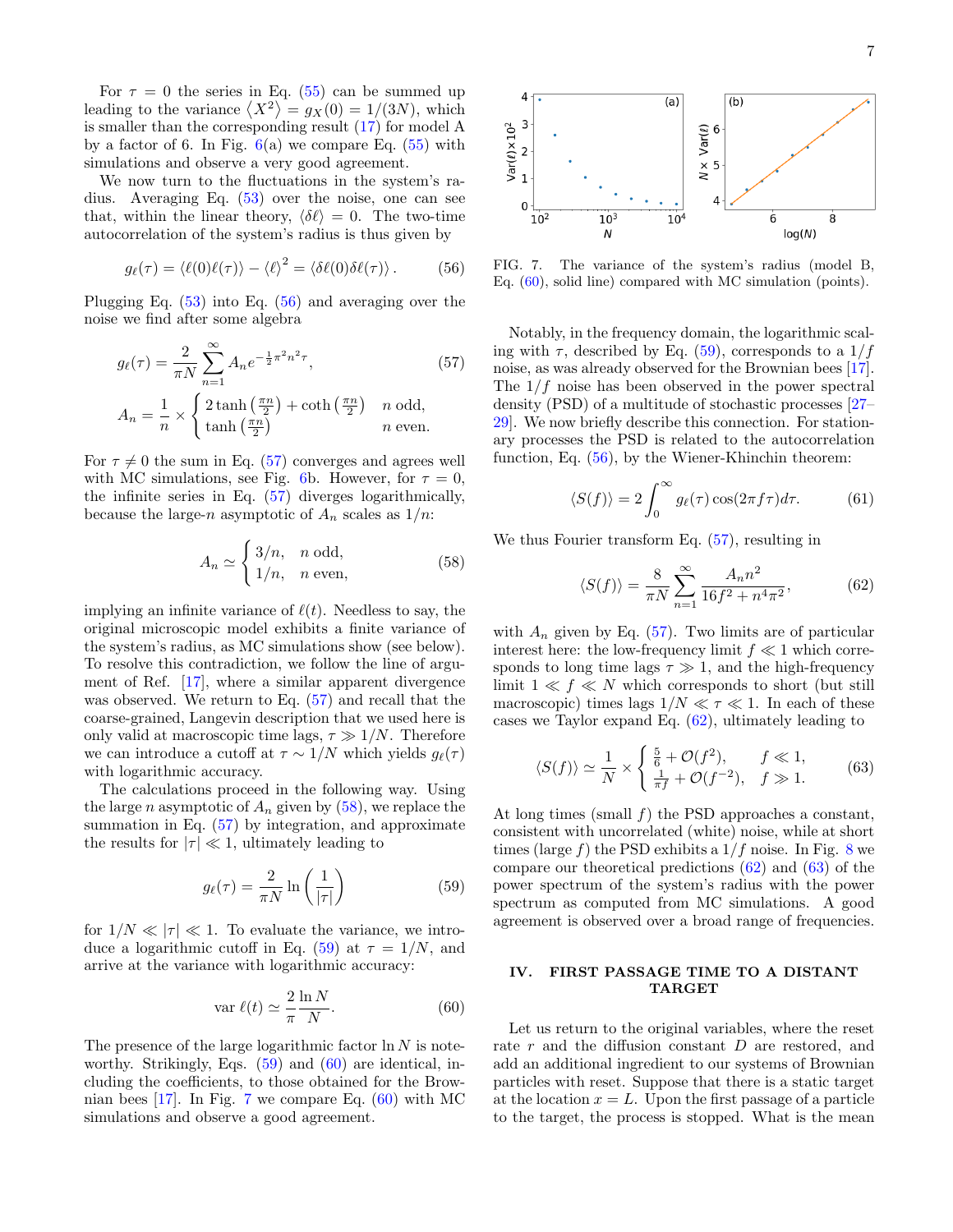

<span id="page-7-0"></span>FIG. 8. Theoretical prediction [\(62\)](#page-6-7) for the power spectral density of the system's radius (solid line) in model B and its asymptotics [\(63\)](#page-6-8) (dashed lines) are compared with MC simulation results (red points). The simulation parameters are  $N = 10^3$ , the total simulation time is  $t = 10^3$ , the number of simulations is 500, and the sample rate is N.

first passage time (MFPT)? Here we obtain an upper bound for the MFPT for model B and for the Brownian bees, and compare this bound with simulation results.

The bound is based on the well-known result for a  $sin$ gle Brownian particle, resetting to  $x_0 = 0$  at rate r. Here, the MFPT to the target at  $x = L$  is exactly given by [\[1\]](#page-9-0):

<span id="page-7-1"></span>
$$
\langle T_1 \rangle = \frac{1}{r} \left[ \exp\left(\sqrt{\frac{r}{D}} L\right) - 1 \right]. \tag{64}
$$

If L is smaller than or comparable with  $\ell_0$  (the system's radius of compact support in the hydrodynamic limit), the MFPT of our particle systems will strongly depend on the initial particle positions. Of most interest, therefore, is the limit of sufficiently large  $L - \ell_0$ , when  $\langle T \rangle$  is expected to be much longer than the characteristic relaxation time  $\sim 1/r$  of the system to its NESS.

Our upper bound on  $\langle T \rangle$  assumes, both for model B and for the Brownian bees model, a breakaway, or evaporation, scenario. In this scenario, a single particle breaks away from the rest of particles to make an unusually large excursion and reach the target before being reset (to the origin in model B, or to the location of one of the other particles in the Brownian bees model). Typically, particles which start close to  $x = \ell_0$ , have the highest chance of reaching the target before being reset. Still most of their attempts to reach the target fail because of the reset. After a resetting event, a different particle, also from a close vicinity of  $x = \ell_0$ , breaks away and attempts to reach the target, etc. The upper bound is obtained when we restrict the ensemble to such particles. Thus we arrive at an effective single-particle process where the effective particle is reset with rate Nr to the point  $x = \ell_0$ . The bound is then given by Eq.  $(64)$  with r replaced by Nr and L replaced by  $L - \ell_0$ , resulting in

<span id="page-7-2"></span>
$$
\langle T \rangle \simeq \frac{1}{Nr} \exp\left(\sqrt{\frac{rN}{D}}(L-\ell_0)\right),\tag{65}
$$



<span id="page-7-3"></span>FIG. 9. The MFPT to the static target at  $x = L$  as a function of L for model B with  $N = 100$ , obtained by direct MC simulation (x marks) and WE simulations (points).

where we dropped the term  $-1$  inside the square brack-ets of Eq. [\(64\)](#page-7-1) to avoid excess of accuracy. Crucially,  $\langle T \rangle$ ets of Eq. (64) to avoid excess of accuracy. Crucially,  $\langle I \rangle$  as described by Eq. [\(65\)](#page-7-2) scales exponentially with  $\sqrt{N}$ , rather than with N. Therefore, the single-particle evaporation scenario is exponentially more efficient than any macroscopic scenario which involves an effective number of particles that scales as N.

We must demand for self-consistency that the MFPT in Eq. [\(65\)](#page-7-2) be much longer than the relaxation time to the NESS, that is  $\langle T \rangle \gg 1/r$ . Going back to the units where  $r = D = 1$ , this strong inequality yields  $L - \ell_0 \gg$ where  $r = D = 1$ , this strong inequality yields  $L - \ell_0 \gg \ln N/\sqrt{N}$ . For both model B and the Brownian bees, this condition coincides, up to a power of  $\ln N$ , with the condition that  $L - \ell_0$  is much larger than the standard deviation of the system radius  $\ell(t)$ , see Eq. [\(60\)](#page-6-5).

The evaporation scenario, that we adopted here, is similar in spirit to the well-known "eigenvalue evaporation" scenario in random matrix theory [\[30](#page-9-23)[–34\]](#page-9-24). The latter is known to provide exact asymptotic results for the statistics of the largest eigenvalues.

How close is the upper bound [\(65\)](#page-7-2) to the actual MFPT? To answer this question, we ran stochastic simulations of the first passage in model B. For large N and  $L - \ell_0$ , direct MC simulations are very costly in terms of simulation time. For this reason we employed highly efficient weighted ensemble (WE) simulations [\[35,](#page-9-25) [36\]](#page-9-26), see the Appendix. As evidenced by Fig. [9,](#page-7-3) direct and WE simulations give similar results in the parameter regimes which both methods can cover.

The bound [\(65\)](#page-7-2) to the MFPT can be rewritten (in the units of  $r = D = 1$ ) as

$$
\ln(N \langle T \rangle) \simeq \frac{L - \ell_0}{\sqrt{N}}.\tag{66}
$$

In Fig. [10](#page-8-1) we compare this prediction with the WE simulations separately as a function of  $L$  and  $N$ . As to be expected from an upper bound, Eq. [\(65\)](#page-7-2) slightly overestimates the MFPT for all values of N. Nonetheless, the functional dependence of  $\langle T \rangle$  on L and on N appears to be captured correctly.

A salient feature of Fig. [10](#page-8-1) is that the relative accuracy of Eq. [\(65\)](#page-7-2) in its description of the simulation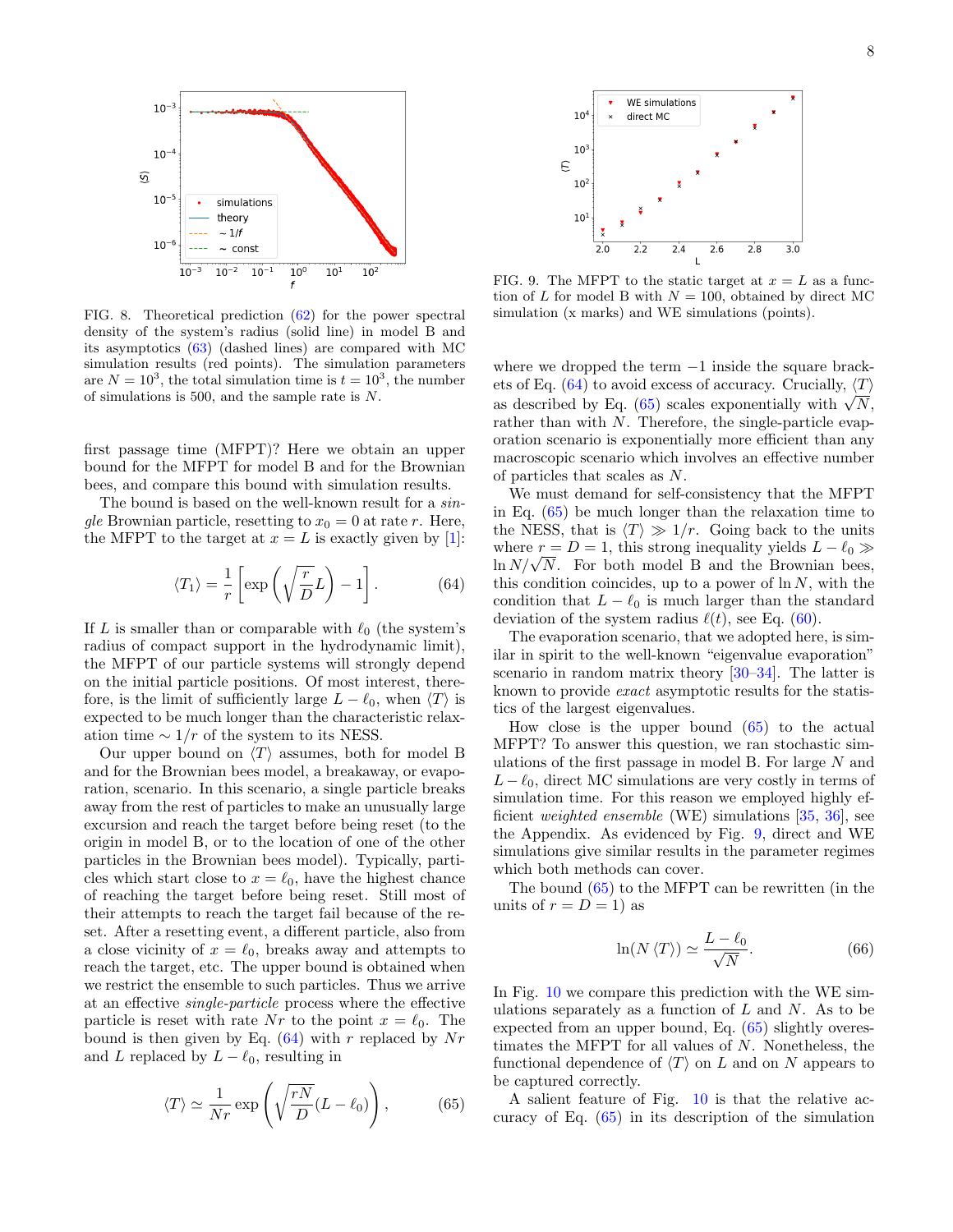

<span id="page-8-1"></span>FIG. 10. The MFPT of a particle to  $x = L$  for model B as obtained by WE simulations. (a):  $\ln(N \langle T \rangle)/\sqrt{N}$  as a function of  $L$  (dashed line) is compared with the simulation results for different values of N (points). (b):  $\ln(N \langle T \rangle)/(L$ results for different values of *N* (points). (b):  $\ln(N \ (1))/(L - \ell_0)$  as a function of  $\sqrt{N}$  (dashed line) is compared with the simulation results for different values of L (points).

results does not visibly improve with the increase of N. To explain this feature, we notice that the bound [\(65\)](#page-7-2) can be improved if one exploits typical steady-state fluctuations of  $\ell(t)$  and replaces the effective single-particle reset point  $x = \ell_0$  by  $x = \ell_0 + aN^{-1/2}$  with some positive numerical factor  $a = O(1)$ . (Here we ignore the ln N factor in Eq.  $(60)$ .) This gives rise to an additive term in the exponent which is independent of N.

#### <span id="page-8-0"></span>V. DISCUSSION

In this work we studied stationary fluctuations in models A and B which involve N Brownian particles subject to stochastic reset in one dimension with different reset rules. We combined exact probabilistic methods (for model A) with a coarse-grained, Langevin-type approach, previously derived for systems of reacting and diffusing particles for  $N \gg 1$  (for both models).

Employing linearization of the Langevin equation around the steady state solutions, obtained in the hydrodynamic limit of  $N \to \infty$ , we calculated, for both models, the two-time autocorrelation function, and in particular the variance, of the center of mass. Similarly to the previously studied Brownian bees model [\[17\]](#page-9-12), the variance of the center of mass for both models scales as  $1/N$  as could have been expected from the law of large numbers. The independent character of particles in model A enabled us to verify our macroscopic results against exact microscopic calculations, and to extend the results for the center of mass to its large deviations. In particular, we calculated the exact distribution of the center of mass for any number of particles.

We also studied, in both models, fluctuations of the system's radius. In model A we determined the exact distribution of this quantity for any N. We showed that, at large  $N$ , the average system's radius behaves as  $\ln N$ , whereas the variance of the system's radius is N-independent. In model B the average system's radius is independent of  $N$ , whereas the variance scales

as  $(\ln N)/N$ . The latter unusual scaling results from a logarithmic behavior of the two-time autocorrelation function at steady state which, in the frequency domain, corresponds to  $1/f$  noise. These behaviors of model B are shared by the Brownian bees model [\[17\]](#page-9-12). This fact hints at a universality of this scenario for a whole class of reset models where the edge particles are reset, while the exact destination of the reset particle is irrelevant as long as it is in the system's bulk.

Finally, we studied the mean first-passage time to a distant target in model B and in the Brownian bees model. We proposed a sharp upper bound for this quantity, based on the evaporation scenario similar to one that appears in the random matrix theory. The bound is determined by a single particle which evaporates from the bulk of the particles to reach the distant target. Our weighted-ensemble simulations of model B showed that this bound also gives a good approximation to the firstpassage time, both as a function of the distance to the target L and total number of particles N.

#### ACKNOWLEDGEMENTS

We are very grateful to Satya N. Majumdar for advice and to Naftali R. Smith for useful discussions. We acknowledge support from the Israel Science Foundation (ISF) through Grants No. 531/20 (OV and MA) and 1499/20 (BM).

## Appendix A: Weighted Ensemble Simulations

In Sec. [II](#page-1-0) and [III](#page-4-0) we compared our analytical results with direct continuous-time Monte Carlo simulations of the microscopic model [\[3,](#page-9-27) [37\]](#page-9-28). However, direct simulations become prohibitively long for the purpose of determining, in Sec. [IV,](#page-6-0) the MFPT to the stationary target. For the latter we used more efficient weighted ensemble (WE) simulations. The idea of the WE method is to run significantly more simulations in regions of interest, while redistributing the statistical weights of the trajectories accordingly. To this end, space is divided into bins, which can be predefined or interactively chosen (on the fly), to ensure sampling in specific regions of interest. We start the simulation with  $m$  ensembles, each with  $N$  particles that are located in the origin. Each of the m ensembles are given initial equal weights of  $1/m$ . The simulation consists of two general steps: (a) ensembles are advanced in time for time  $\tau_{WE}$ , where the time-propagation method follows the Gillespie algorithm [\[37,](#page-9-28) [38\]](#page-9-29); (b) ensembles are re-sampled as to maintain  $m$ trajectories in each occupied bin, while bins that are unoccupied remain such. The process of re-sampling itself can be done in various ways, as long as the distribution is maintained. In our simulation we used the original resampling method suggested by Huber and Kim [\[35,](#page-9-25) [36\]](#page-9-26). Note that  $\tau_{WE} \ll 1$  is much shorter than the system's